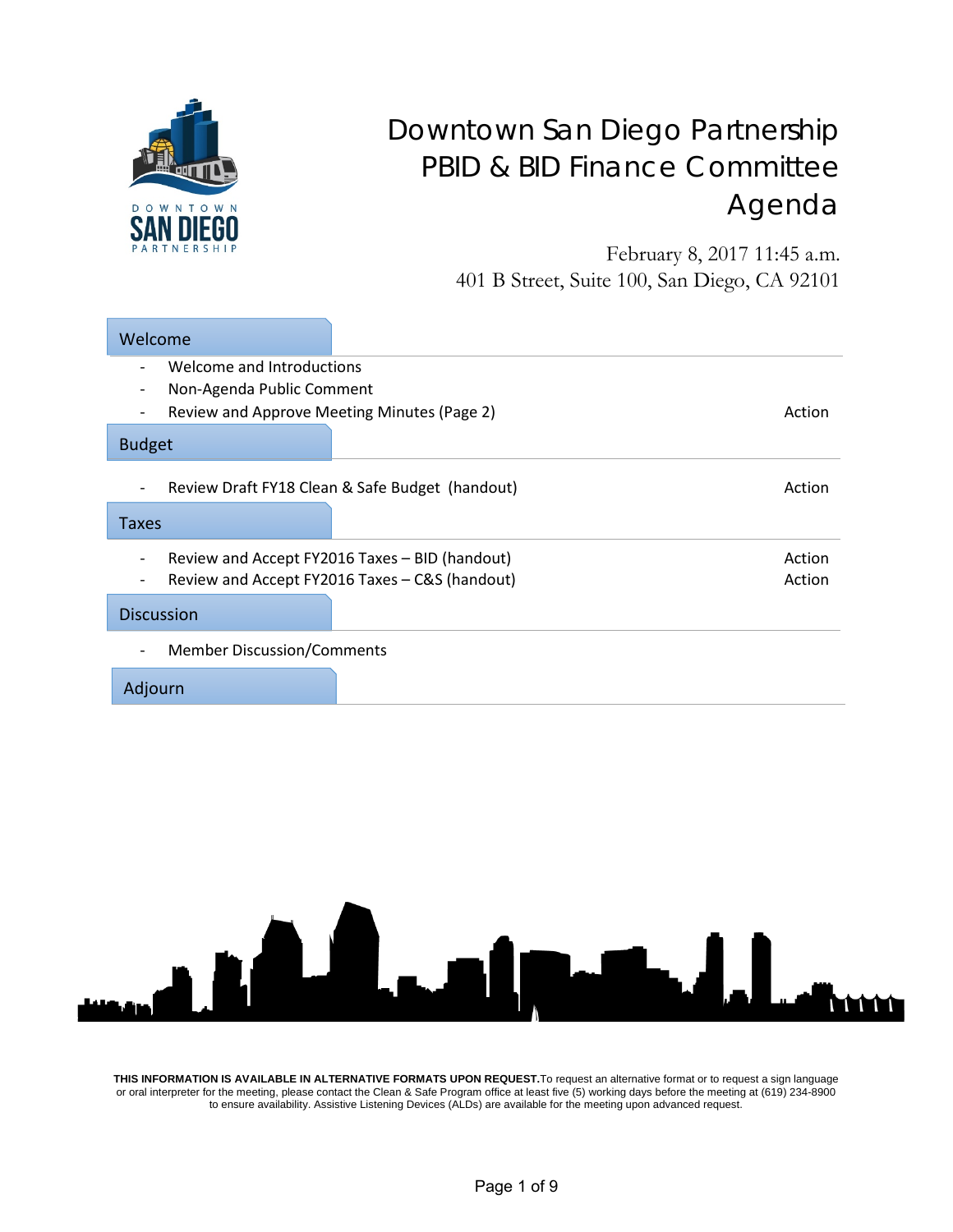

#### **Call to Order**

Meeting was called to order at 12:32 p.m. The following Committee Members were present: Bill Sauls, John Moot, Michael Johnson, Tom Ferrell and Brent Gastineau. Staff: Bahija Hamraz, John Hanley. Lise Koerschgen, Lindsay Thomas and Alicia Kostick.

#### **Public Comment**

There was no non-agenda public comment.

#### **Approval of Minutes**

**Motion:** to approve February 2016 minutes. **By:** John Moot. **Seconded By:** Michael Johnson. **Approved Unanimously.**

#### **PBID/ Clean & Safe Financials**

Mr. Hanley discussed and reviewed the FY17 PBID Budget

**Motion:** to approve the FY17 PBID Budget. **By:** Brent Gastineau. **Seconded By:** Tom Ferrell. **Approved Unanimously.**

Ms. Hamraz reviewed the FY17 Contracted Services, including Tree Trimming Neighborhoods, Palm Tree and MTS, Water Feature Maintenance, Power washing and Safety Services.

**Motion:** to approve the FY17 Contracted Services. **By:** Michael Johnson **Seconded By:** John Moot. **Approved Unanimously.**

Ms. Hamraz discussed and reviewed the FY17 RFQ Recommendation for Tree Lighting Maintenance.

**Motion:** to approve staff recommendation to accept FY17 Tree Lighting RFQ. **By:** Michael Johnson. **Seconded By:** Tom Ferrell. **Approved Unanimously.**

#### **BID Financials**

Mr. Hanley discussed and reviewed the FY17 BID Budget.

**Motion:** to approve the FY17 BID Budget. **By:** Brent Gastineau. **Seconded By:** Tom Ferrell. **Approved Unanimously.**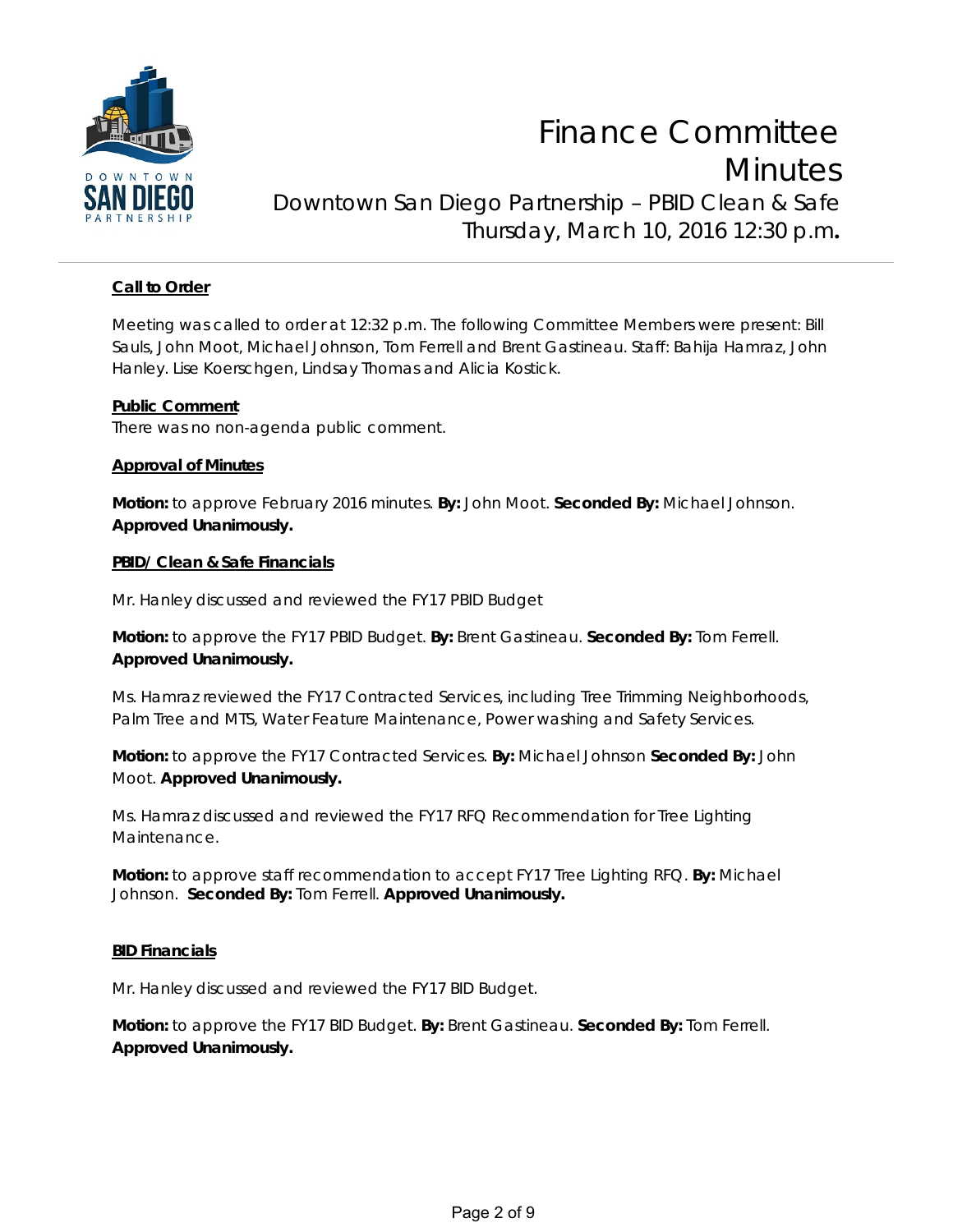The Committee discussed the BID Contract agreement with the City of San Diego for fiscal year 2017.

**Motion:** to approve entering into an amendment to the agreement with the City and to approve designating officer of the Corporation to sign the amendment, disbursement reconciliation reports/requests for reimbursement and program reports. **By:** Michael Johnson **Seconded By:** Brent Gastineau **Approved Unanimously.**

The Committee reviewed July thru February 2016 Financial Statements.

**Motion:** to approve July thru February 2016 financial statements. **By:** Brent Gastineau **Seconded By:** John Moot. **Approved Unanimously.**

**Adjourn: 1:07 p.m.**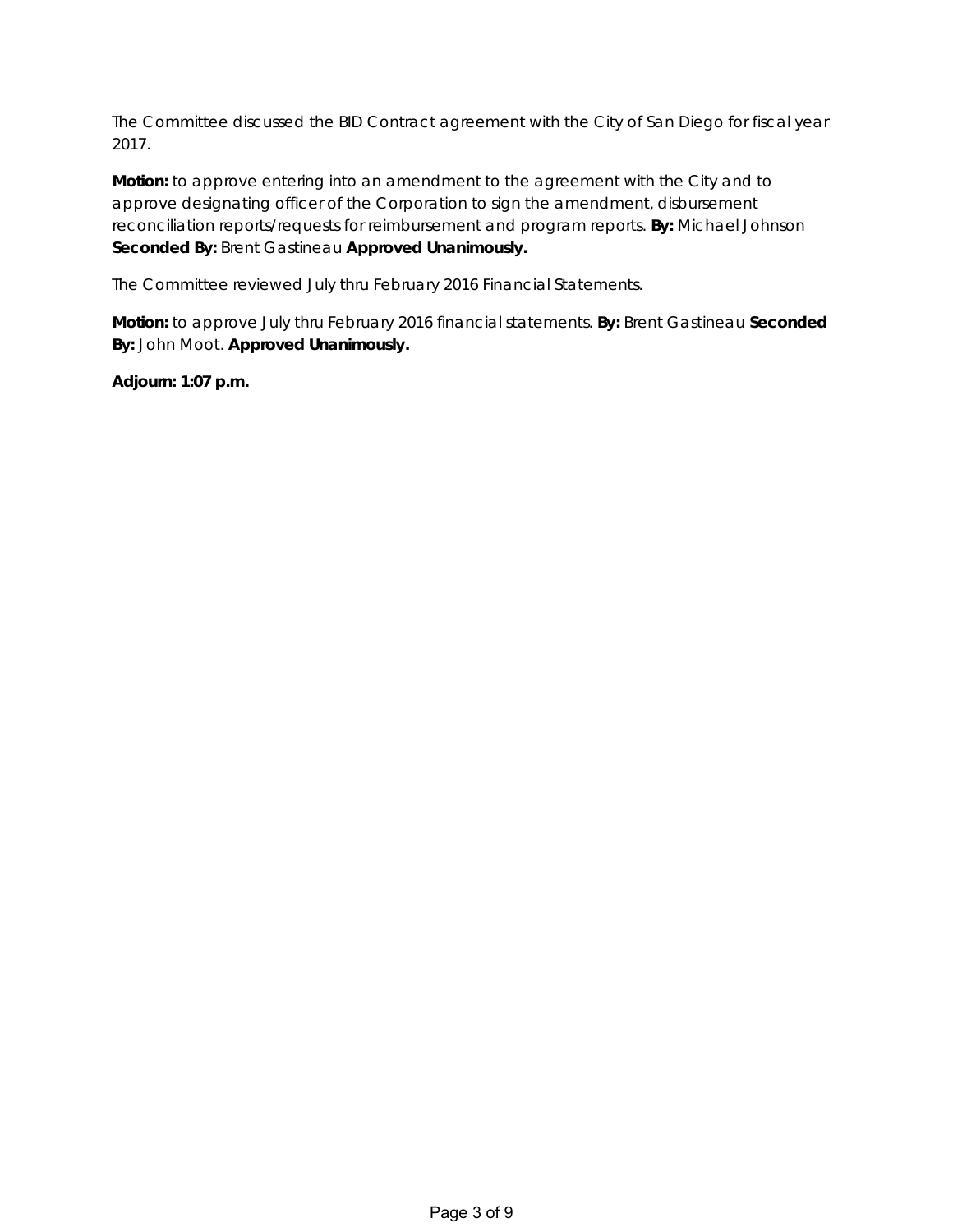

# Clean & Safe Draft FY18 Budget Review

1111 6th Ave, Suite 101 San Diego, CA 92101

p. 619.234.8900 f. 619.234.3444

info@improvedtsd.org www.downtownsandiego.org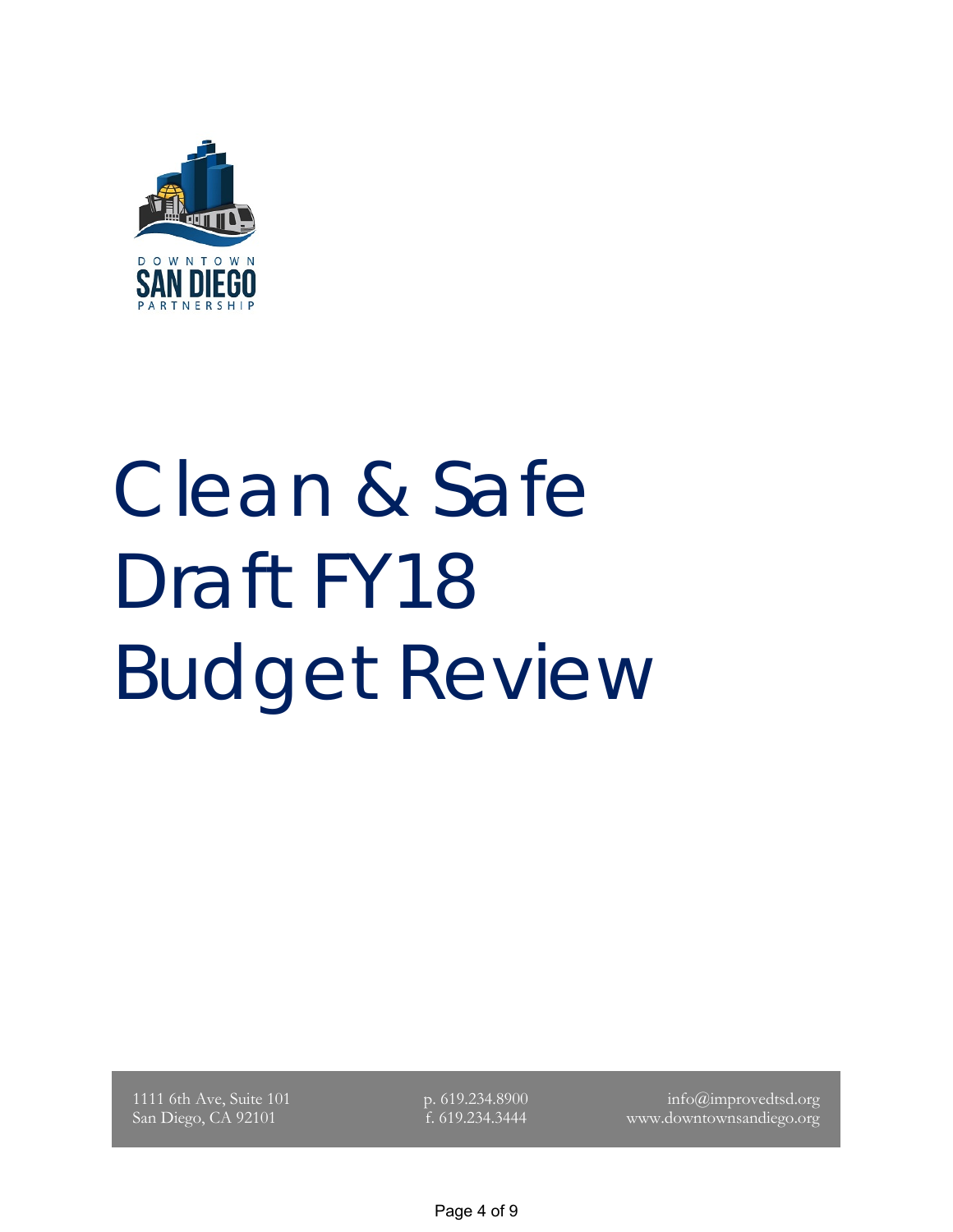

#### **Draft FY18 Budget FY17 Bud. vs. FY18 Bud. Downtown San Diego Clean & Safe**

| Revenue                                            |                          | <b>FY17</b>  |                | <b>FY18</b>    |                          | Variance    |
|----------------------------------------------------|--------------------------|--------------|----------------|----------------|--------------------------|-------------|
| Assesments                                         | \$                       | 7,779,761.00 | $\mathfrak{L}$ | 8,424,608.90   | $\mathfrak{L}$           | 644,847.90  |
| Interest                                           | \$                       | 120.00       | $\mathcal{S}$  | 180.00         | $\mathfrak{S}$           | 60.00       |
| General Benefit: Water Feature Reimbursement (50%) | $\mathfrak{L}$           | 15,500.00    | $\mathcal{L}$  | 18,000.00      | $\mathcal{L}$            | 2,500.00    |
| General Benefit: Median Maintenance Reimbursement  | \$                       | 18,000.00    | \$             | 18,000.00      | \$                       |             |
| <b>General Benefit: Other</b>                      | $\frac{1}{2}$            | 228,834.72   | $\sqrt{2}$     | 250,486.00     | $\sqrt{2}$               | 21,651.28   |
| Total:                                             | ऽ                        | 8,042,215.72 | S              | 8,711,274.90   | S                        | 647,407.90  |
| Expenses*                                          |                          |              |                |                |                          |             |
| Maintenance                                        |                          | <b>FY17</b>  |                | <b>FY18</b>    |                          | Variance    |
| Maintenance Salaries & Wages                       | $\mathfrak{D}$           | 2,545,481.54 | $\mathfrak{L}$ | 2,646,092.17   | $\sqrt{2}$               | 100,610.63  |
| Program Management                                 | \$                       | 26,775.00    | \$             | 28,113.75      | \$                       | 1,338.75    |
| Vehicle Insurance                                  | $\mathfrak{D}$           | 16,000.00    | $\mathcal{L}$  | 16,000.00      | $\sqrt{2}$               |             |
| General Liability Ins.                             | \$                       | 117,000.00   | \$             | 112,000.00     | $\frac{1}{2}$            | (5,000.00)  |
| Cleaning & Janitorial Supplies                     | $\overline{\mathcal{L}}$ | 120,000.00   | $\mathfrak{D}$ | 139,000.00     | $\overline{\mathcal{L}}$ | 19,000.00   |
| Landscaping Supplies                               | \$                       | 20,000.00    | \$             | 31,200.00      | \$                       | 11,200.00   |
| <b>District Mailings / Web Services</b>            | \$                       | 3,600.00     | $\mathfrak{D}$ | 3,000,00       | $\mathfrak{D}$           | (600.00)    |
| Vehicle Repair & Maintenance                       | \$                       | 85,000.00    | $\mathfrak{D}$ | 70,000.00      | $\frac{1}{2}$            | (15,000.00) |
| <b>Vehicle Fuel</b>                                | \$                       | 70,000.00    | $\mathfrak{D}$ | 65,000.00      | $\sqrt{2}$               | (5,000.00)  |
| <b>Waste Removal</b>                               | \$                       | 70,000.00    | \$             | 85,000.00      | $\frac{1}{2}$            | 15,000.00   |
| Uniforms                                           | $\mathfrak{D}$           | 6,000.00     | $\mathcal{L}$  | 6,000.00       | $\sqrt{2}$               |             |
| Training                                           | \$                       | 4,000.00     | $\mathcal{S}$  | 4.000.00       | $\sqrt{2}$               |             |
| Rents / Leases                                     | $\mathbf{r}$             | 29,935.65    | $\mathcal{L}$  | 36,000.00      | $\mathfrak{S}$           | 6,064.35    |
| Equipment Leasing / Purchasing                     | \$                       | 80,000.00    | \$             | 80,000.00      | \$                       |             |
| <b>Electric Services</b>                           | \$                       | 42,000.00    | $\mathfrak{D}$ | 40,000.00      | $\mathfrak{D}$           | (2,000.00)  |
| <b>Water Services</b>                              | \$                       | 35,000.00    | \$             | 35,000.00      | \$                       |             |
| <b>Workorder Device Services</b>                   | \$                       | 23,000.00    | $\mathfrak{L}$ | 23,000.00      | $\mathfrak{D}$           |             |
| Work Order System                                  | \$                       | 20,000.00    | \$             | 20,000.00      | $\mathfrak{L}$           |             |
| Powerwashing                                       | \$                       | 790,000.00   | $\mathbf{f}$   | 818,130.12     | $\mathfrak{D}$           | 28,130.12   |
| Streetscape                                        | \$                       | 115,639.79   | \$             | 122,473.12     | \$                       | 6,833.33    |
| Tree Trimming MTS                                  | \$                       | 15,000.00    | $\mathfrak{L}$ | 17,000.00      | $\mathfrak{L}$           | 2,000.00    |
| Tree Trimming Neighborhood                         | \$                       | 103,000.00   | $\sqrt[6]{2}$  | 105,934.50     | $\frac{1}{2}$            | 2,934.50    |
| <b>Tree Trimming Palm Trees</b>                    | $\overline{\mathcal{L}}$ | 20,000.00    | $\mathfrak{D}$ | 20,000.00      | $\overline{\mathcal{L}}$ |             |
| <b>Water Feature</b>                               | \$                       | 33,000.00    | $\mathcal{S}$  | 33,000.00      | $\frac{1}{2}$            |             |
| Wayfinding Signage Maintenance                     | $\mathcal{S}$            | 5,000.00     | $\mathcal{L}$  | 10,000.00      | $\sqrt{2}$               | 5,000.00    |
| <b>Subtotal</b>                                    | S                        | 4.395.431.98 | S.             | 4,565,943.66   | S                        | 170,511.68  |
| <b>General Benefits</b>                            | $\mathfrak{D}$           | 138,863.31   | $\mathfrak{L}$ | 147,573.92     | \$                       | 8,710.61    |
| Total:                                             | S                        | 4,534,295.29 |                | \$4,713,517.58 | S                        | 179,222.29  |

| Installations / Beautification                           |     | <b>FY17</b> |     | <b>FY18</b>  |     | Variance  |
|----------------------------------------------------------|-----|-------------|-----|--------------|-----|-----------|
| Beautification/Placemaking                               | \$. | 339,230.24  | \$. | 339,230.20   |     | (0.04)    |
| Program Management                                       | Ъ   | 13,387.50   | \$. | 13,387.50    |     |           |
| General Liability Ins.                                   | \$. | 17,000.00   | ዳ   | 17,000.00    |     |           |
| District Mailings / Web Services                         | \$  | 1,800,00    | \$. | 1,500.00     |     | (300.00)  |
| Training                                                 | \$  | 1,500.00    | \$. | 1,500.00     | \$. |           |
| Rents / Leases                                           | J)  | 12.972.12   |     | 15,600.00    |     | 2,627.88  |
| <b>Installations/Beautification Salaries &amp; Wages</b> | \$  | 195,262.31  | \$. | 241,438.64   | S.  | 46,176.33 |
| Midblock Lighting                                        | \$. | 220,000.00  | \$. | 220,000,00   |     |           |
| <b>Tree Light Maintenance</b>                            |     | 115,000.00  | ፍ   | 120,000.00   |     | 5.000.00  |
| Subtotal                                                 | s   | 916.152.17  | S   | 969.656.34   |     | 53.504.17 |
| <b>General Benefits</b>                                  |     | 29.917.94   |     | 31,794.64    |     | 1,876.70  |
| Total                                                    |     | 946,070.11  |     | 1,001,450.98 |     | 55,380.87 |
|                                                          |     |             |     |              |     |           |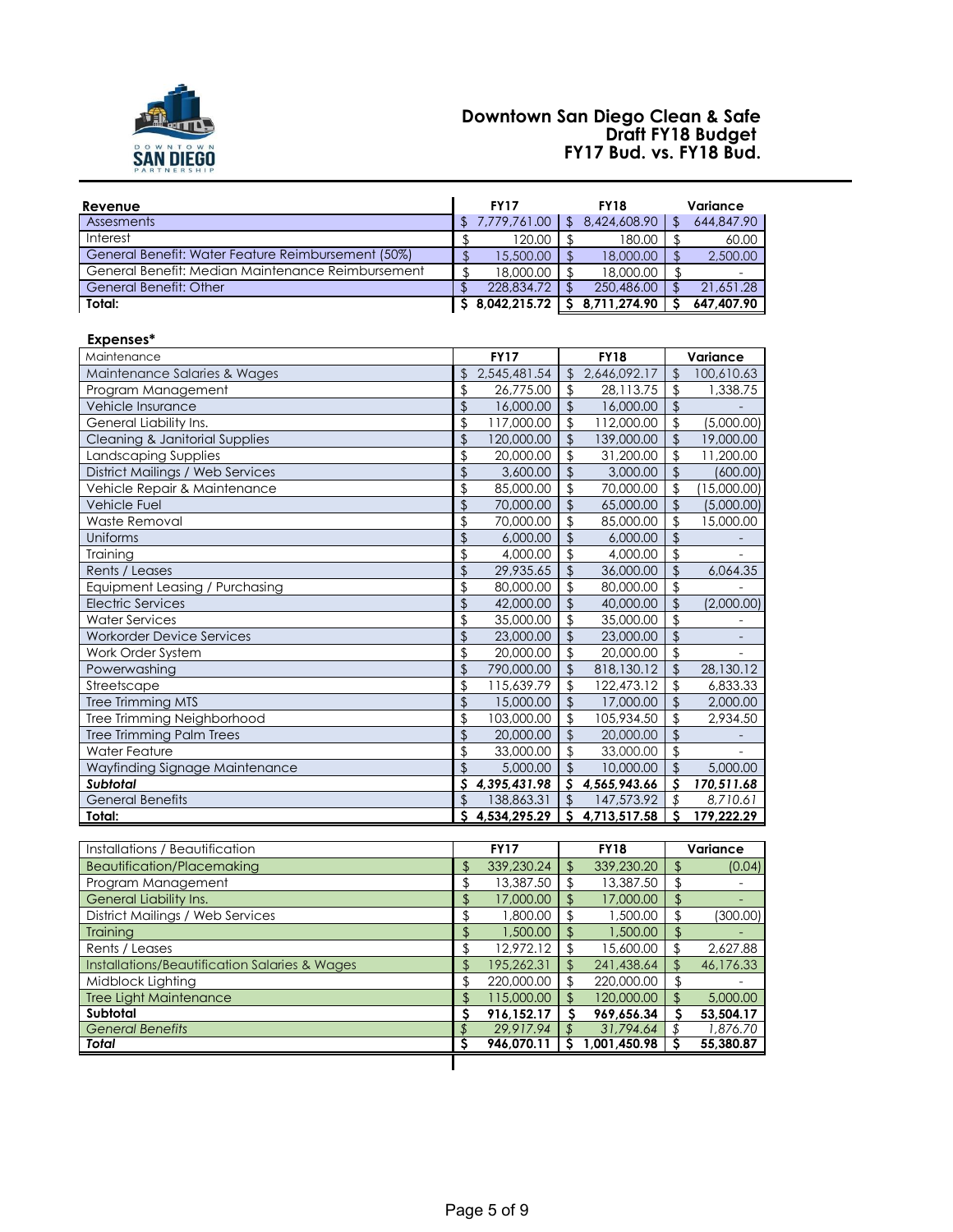| \$2,356,154.33<br>\$251,513.17<br>Disorder & Nuisance Abatement - Salaries & Wages<br>\$2,104,641.16<br>$\frac{1}{2}$<br>26,775.00<br>$\frac{1}{2}$<br>26,775.00<br>Program Management<br>\$<br>$\mathcal{L}$<br><b>General Liability Ins.</b><br>\$<br>17,000.00<br>$\frac{1}{2}$<br>17,000.00<br>$\frac{1}{2}$<br>District Mailings / Web Services<br>\$<br>\$<br>3,600.00<br>\$<br>(600.00)<br>3,000.00<br>\$<br>$\frac{1}{2}$<br>2,500.00<br>2,500.00<br>\$<br><b>Training</b><br>\$<br>\$<br>42,907.77<br>51,600.00<br>\$<br>8,692.23<br>Rents / Leases<br><b>Subtotal</b><br>\$<br>2, 197, 423.93<br>\$<br>2,457,029.33<br>Ş<br>259,605.40<br>\$<br><b>General Benefits</b><br>\$<br>44,961.04<br>\$<br>47,781.34<br>2,820.30<br>S.<br>2,242,384.97<br>S<br>2,504,810.67<br>S<br>262,425.70<br><b>Total</b><br><b>FY17</b><br><b>FY18</b><br>Admin<br>Variance<br>Audit & Accounting Services<br>$\mathfrak{D}$<br>25,000.00<br>$\mathfrak{S}$<br>$\mathfrak{L}$<br>30,000.00<br>5,000.00<br>\$<br>22,312.50<br>\$<br>23,428.13<br>$\mathfrak{L}$<br>1,115.63<br>Program Management<br>\$<br>$\sqrt{2}$<br>General Liability Ins.<br>17,000.00<br>$\mathfrak{D}$<br>15,000.00<br>Office Supplies<br>\$<br>15,000.00<br>15,000.00<br>\$<br>\$<br>$\mathcal{L}$<br>$\overline{\mathbf{S}}$<br>$\sqrt[6]{2}$<br>Postage & Mailing<br>1,070.00<br>$\mathfrak{D}$<br>1,070.00<br>$\overline{\phantom{a}}$<br>\$<br>District Mailings / Web Services<br>3,000.00<br>\$<br>3,000.00<br>$\sqrt{2}$<br>$\overline{a}$<br>$\sqrt{2}$<br>$\sqrt{2}$<br><b>Payroll Services/Parking/Misc</b><br>35,000.00<br>$\mathfrak{D}$<br>37,000.00<br>2,000.00<br>\$<br>Office Copier<br>12,000.00<br>\$<br>12,000.00<br>\$<br>\$<br>2,500.00<br>$\mathfrak{D}$<br>2,500.00<br>$\mathfrak{L}$<br>Travel<br>$\overline{\phantom{a}}$<br>\$<br>$\sqrt[6]{2}$<br>\$<br>Training<br>2,000.00<br>2,000.00<br>$\frac{1}{2}$<br>13,969.97<br>$\sqrt{2}$<br>$\sqrt{2}$<br>Rents / Leases<br>13,969.97<br>$\overline{\phantom{a}}$<br><b>Electric Services</b><br>\$<br>\$<br>\$<br>4,800.00<br>4,800.00<br>$\overline{\phantom{a}}$<br>\$<br>$\mathfrak{D}$<br>Telephones<br>2,000.00<br>\$<br>2,700.00<br>700.00<br>\$<br>\$<br>\$<br>3,000.00<br>3,000.00<br><b>Water Services</b><br>\$<br>Legal Expense<br>10,000.00<br>$\sqrt{2}$<br>10,000.00<br>$\sqrt{2}$<br><b>IT Support</b><br>\$<br>6,000.00<br>\$<br>8,000.00<br>\$<br>2,000.00<br>Admin - Salaries & Wages<br>\$<br>167,948.56<br>183,476.55<br>\$<br>\$<br>15,527.99<br>\$<br>\$<br>54,702.81<br>57,159.27<br>\$<br>2,456.46<br>CEP Program Management<br>S<br>397,303.84<br>$\overline{\mathcal{S}}$<br>S<br>Subtotal<br>424, 103.92<br>26,800.08<br><b>General Benefits</b><br>\$<br>5,473.40<br>5,816.74<br>343.34<br>\$<br>\$<br>$\mathsf{S}$<br>402,777.24<br>S<br><b>Total</b><br>430,199.33<br>S<br>27,143.42<br>FY17<br>Other<br><b>FY18</b><br>Variance<br>City Fee<br>\$<br>150,000.00<br>150,000.00<br>\$<br>$\frac{1}{2}$<br>\$<br>233,392.83<br>\$<br>252,738.27<br>19,345.44<br>Contingency<br>\$<br>\$<br>383,392.83<br>$\overline{\mathcal{S}}$<br>$\mathsf{S}$<br><b>Subtotal</b><br>402,738.27<br>19.345.44<br>$\overline{\$}$<br>21,252.05<br>22,585.16<br>1,333.11<br><b>General Benefits</b><br>\$<br>\$<br>S<br>404,644.88<br>425,323.43<br>S<br>20,678.55<br><b>Total</b><br>S<br>CEP Exclusive<br><b>FY17</b><br><b>FY18</b><br>Variance<br><b>Business Attraction &amp; Retention</b><br>\$<br>189, 167. 76<br>149,685.80<br>$\sqrt{2}$<br>$\sqrt{2}$<br>189, 167. 76<br>149,685.82<br><b>Property Marketing</b><br>\$<br>\$<br>\$<br>\$<br>378,335.52<br>299,371.62<br>Subtotal<br>\$<br>S<br>General Benefit<br>\$<br>29,108.30<br>30,934.20<br>$\frac{1}{2}$<br>1,825.90<br>\$<br>\$<br>407,443.82<br>330,305.82<br>$\sqrt{2}$<br>Total<br>\$<br><b>Total Expenses</b><br><b>FY17</b><br><b>FY18</b><br>Variance<br>9,118,843.13<br>Subtotal<br>\$<br>8,668,040.27<br>$\mathfrak{D}$<br>450,802.86<br>\$<br>General Benefit (Non-Assessment)<br>$\sqrt{2}$<br>269,576.04<br>$\frac{1}{2}$<br>286,486.00<br>16,909.96<br>\$<br>\$8,937,616.31<br>\$9,405,329.13<br>\$467,712.82<br>Total | Disorder and Nuisance Abatement | <b>FY17</b> | <b>FY18</b> | Variance |
|------------------------------------------------------------------------------------------------------------------------------------------------------------------------------------------------------------------------------------------------------------------------------------------------------------------------------------------------------------------------------------------------------------------------------------------------------------------------------------------------------------------------------------------------------------------------------------------------------------------------------------------------------------------------------------------------------------------------------------------------------------------------------------------------------------------------------------------------------------------------------------------------------------------------------------------------------------------------------------------------------------------------------------------------------------------------------------------------------------------------------------------------------------------------------------------------------------------------------------------------------------------------------------------------------------------------------------------------------------------------------------------------------------------------------------------------------------------------------------------------------------------------------------------------------------------------------------------------------------------------------------------------------------------------------------------------------------------------------------------------------------------------------------------------------------------------------------------------------------------------------------------------------------------------------------------------------------------------------------------------------------------------------------------------------------------------------------------------------------------------------------------------------------------------------------------------------------------------------------------------------------------------------------------------------------------------------------------------------------------------------------------------------------------------------------------------------------------------------------------------------------------------------------------------------------------------------------------------------------------------------------------------------------------------------------------------------------------------------------------------------------------------------------------------------------------------------------------------------------------------------------------------------------------------------------------------------------------------------------------------------------------------------------------------------------------------------------------------------------------------------------------------------------------------------------------------------------------------------------------------------------------------------------------------------------------------------------------------------------------------------------------------------------------------------------------------------------------------------------------------------------------------------------------------------------------------------------------------------------------------------------------------------------------------------------------------------------------------------------------------------------------------------------------------------------------------------------------------------------------------------------------------------------------------------------------------------------------------------------------------------------------------------------------------------------------------------------------------------------------------------------------------------------|---------------------------------|-------------|-------------|----------|
|                                                                                                                                                                                                                                                                                                                                                                                                                                                                                                                                                                                                                                                                                                                                                                                                                                                                                                                                                                                                                                                                                                                                                                                                                                                                                                                                                                                                                                                                                                                                                                                                                                                                                                                                                                                                                                                                                                                                                                                                                                                                                                                                                                                                                                                                                                                                                                                                                                                                                                                                                                                                                                                                                                                                                                                                                                                                                                                                                                                                                                                                                                                                                                                                                                                                                                                                                                                                                                                                                                                                                                                                                                                                                                                                                                                                                                                                                                                                                                                                                                                                                                                                                            |                                 |             |             |          |
|                                                                                                                                                                                                                                                                                                                                                                                                                                                                                                                                                                                                                                                                                                                                                                                                                                                                                                                                                                                                                                                                                                                                                                                                                                                                                                                                                                                                                                                                                                                                                                                                                                                                                                                                                                                                                                                                                                                                                                                                                                                                                                                                                                                                                                                                                                                                                                                                                                                                                                                                                                                                                                                                                                                                                                                                                                                                                                                                                                                                                                                                                                                                                                                                                                                                                                                                                                                                                                                                                                                                                                                                                                                                                                                                                                                                                                                                                                                                                                                                                                                                                                                                                            |                                 |             |             |          |
|                                                                                                                                                                                                                                                                                                                                                                                                                                                                                                                                                                                                                                                                                                                                                                                                                                                                                                                                                                                                                                                                                                                                                                                                                                                                                                                                                                                                                                                                                                                                                                                                                                                                                                                                                                                                                                                                                                                                                                                                                                                                                                                                                                                                                                                                                                                                                                                                                                                                                                                                                                                                                                                                                                                                                                                                                                                                                                                                                                                                                                                                                                                                                                                                                                                                                                                                                                                                                                                                                                                                                                                                                                                                                                                                                                                                                                                                                                                                                                                                                                                                                                                                                            |                                 |             |             |          |
|                                                                                                                                                                                                                                                                                                                                                                                                                                                                                                                                                                                                                                                                                                                                                                                                                                                                                                                                                                                                                                                                                                                                                                                                                                                                                                                                                                                                                                                                                                                                                                                                                                                                                                                                                                                                                                                                                                                                                                                                                                                                                                                                                                                                                                                                                                                                                                                                                                                                                                                                                                                                                                                                                                                                                                                                                                                                                                                                                                                                                                                                                                                                                                                                                                                                                                                                                                                                                                                                                                                                                                                                                                                                                                                                                                                                                                                                                                                                                                                                                                                                                                                                                            |                                 |             |             |          |
|                                                                                                                                                                                                                                                                                                                                                                                                                                                                                                                                                                                                                                                                                                                                                                                                                                                                                                                                                                                                                                                                                                                                                                                                                                                                                                                                                                                                                                                                                                                                                                                                                                                                                                                                                                                                                                                                                                                                                                                                                                                                                                                                                                                                                                                                                                                                                                                                                                                                                                                                                                                                                                                                                                                                                                                                                                                                                                                                                                                                                                                                                                                                                                                                                                                                                                                                                                                                                                                                                                                                                                                                                                                                                                                                                                                                                                                                                                                                                                                                                                                                                                                                                            |                                 |             |             |          |
|                                                                                                                                                                                                                                                                                                                                                                                                                                                                                                                                                                                                                                                                                                                                                                                                                                                                                                                                                                                                                                                                                                                                                                                                                                                                                                                                                                                                                                                                                                                                                                                                                                                                                                                                                                                                                                                                                                                                                                                                                                                                                                                                                                                                                                                                                                                                                                                                                                                                                                                                                                                                                                                                                                                                                                                                                                                                                                                                                                                                                                                                                                                                                                                                                                                                                                                                                                                                                                                                                                                                                                                                                                                                                                                                                                                                                                                                                                                                                                                                                                                                                                                                                            |                                 |             |             |          |
| (2,000.00)<br>(39, 481.96)<br>(39, 481.94)<br>(78, 963.90)<br>(77, 138.00)                                                                                                                                                                                                                                                                                                                                                                                                                                                                                                                                                                                                                                                                                                                                                                                                                                                                                                                                                                                                                                                                                                                                                                                                                                                                                                                                                                                                                                                                                                                                                                                                                                                                                                                                                                                                                                                                                                                                                                                                                                                                                                                                                                                                                                                                                                                                                                                                                                                                                                                                                                                                                                                                                                                                                                                                                                                                                                                                                                                                                                                                                                                                                                                                                                                                                                                                                                                                                                                                                                                                                                                                                                                                                                                                                                                                                                                                                                                                                                                                                                                                                 |                                 |             |             |          |
|                                                                                                                                                                                                                                                                                                                                                                                                                                                                                                                                                                                                                                                                                                                                                                                                                                                                                                                                                                                                                                                                                                                                                                                                                                                                                                                                                                                                                                                                                                                                                                                                                                                                                                                                                                                                                                                                                                                                                                                                                                                                                                                                                                                                                                                                                                                                                                                                                                                                                                                                                                                                                                                                                                                                                                                                                                                                                                                                                                                                                                                                                                                                                                                                                                                                                                                                                                                                                                                                                                                                                                                                                                                                                                                                                                                                                                                                                                                                                                                                                                                                                                                                                            |                                 |             |             |          |
|                                                                                                                                                                                                                                                                                                                                                                                                                                                                                                                                                                                                                                                                                                                                                                                                                                                                                                                                                                                                                                                                                                                                                                                                                                                                                                                                                                                                                                                                                                                                                                                                                                                                                                                                                                                                                                                                                                                                                                                                                                                                                                                                                                                                                                                                                                                                                                                                                                                                                                                                                                                                                                                                                                                                                                                                                                                                                                                                                                                                                                                                                                                                                                                                                                                                                                                                                                                                                                                                                                                                                                                                                                                                                                                                                                                                                                                                                                                                                                                                                                                                                                                                                            |                                 |             |             |          |
|                                                                                                                                                                                                                                                                                                                                                                                                                                                                                                                                                                                                                                                                                                                                                                                                                                                                                                                                                                                                                                                                                                                                                                                                                                                                                                                                                                                                                                                                                                                                                                                                                                                                                                                                                                                                                                                                                                                                                                                                                                                                                                                                                                                                                                                                                                                                                                                                                                                                                                                                                                                                                                                                                                                                                                                                                                                                                                                                                                                                                                                                                                                                                                                                                                                                                                                                                                                                                                                                                                                                                                                                                                                                                                                                                                                                                                                                                                                                                                                                                                                                                                                                                            |                                 |             |             |          |
|                                                                                                                                                                                                                                                                                                                                                                                                                                                                                                                                                                                                                                                                                                                                                                                                                                                                                                                                                                                                                                                                                                                                                                                                                                                                                                                                                                                                                                                                                                                                                                                                                                                                                                                                                                                                                                                                                                                                                                                                                                                                                                                                                                                                                                                                                                                                                                                                                                                                                                                                                                                                                                                                                                                                                                                                                                                                                                                                                                                                                                                                                                                                                                                                                                                                                                                                                                                                                                                                                                                                                                                                                                                                                                                                                                                                                                                                                                                                                                                                                                                                                                                                                            |                                 |             |             |          |
|                                                                                                                                                                                                                                                                                                                                                                                                                                                                                                                                                                                                                                                                                                                                                                                                                                                                                                                                                                                                                                                                                                                                                                                                                                                                                                                                                                                                                                                                                                                                                                                                                                                                                                                                                                                                                                                                                                                                                                                                                                                                                                                                                                                                                                                                                                                                                                                                                                                                                                                                                                                                                                                                                                                                                                                                                                                                                                                                                                                                                                                                                                                                                                                                                                                                                                                                                                                                                                                                                                                                                                                                                                                                                                                                                                                                                                                                                                                                                                                                                                                                                                                                                            |                                 |             |             |          |
|                                                                                                                                                                                                                                                                                                                                                                                                                                                                                                                                                                                                                                                                                                                                                                                                                                                                                                                                                                                                                                                                                                                                                                                                                                                                                                                                                                                                                                                                                                                                                                                                                                                                                                                                                                                                                                                                                                                                                                                                                                                                                                                                                                                                                                                                                                                                                                                                                                                                                                                                                                                                                                                                                                                                                                                                                                                                                                                                                                                                                                                                                                                                                                                                                                                                                                                                                                                                                                                                                                                                                                                                                                                                                                                                                                                                                                                                                                                                                                                                                                                                                                                                                            |                                 |             |             |          |
|                                                                                                                                                                                                                                                                                                                                                                                                                                                                                                                                                                                                                                                                                                                                                                                                                                                                                                                                                                                                                                                                                                                                                                                                                                                                                                                                                                                                                                                                                                                                                                                                                                                                                                                                                                                                                                                                                                                                                                                                                                                                                                                                                                                                                                                                                                                                                                                                                                                                                                                                                                                                                                                                                                                                                                                                                                                                                                                                                                                                                                                                                                                                                                                                                                                                                                                                                                                                                                                                                                                                                                                                                                                                                                                                                                                                                                                                                                                                                                                                                                                                                                                                                            |                                 |             |             |          |
|                                                                                                                                                                                                                                                                                                                                                                                                                                                                                                                                                                                                                                                                                                                                                                                                                                                                                                                                                                                                                                                                                                                                                                                                                                                                                                                                                                                                                                                                                                                                                                                                                                                                                                                                                                                                                                                                                                                                                                                                                                                                                                                                                                                                                                                                                                                                                                                                                                                                                                                                                                                                                                                                                                                                                                                                                                                                                                                                                                                                                                                                                                                                                                                                                                                                                                                                                                                                                                                                                                                                                                                                                                                                                                                                                                                                                                                                                                                                                                                                                                                                                                                                                            |                                 |             |             |          |
|                                                                                                                                                                                                                                                                                                                                                                                                                                                                                                                                                                                                                                                                                                                                                                                                                                                                                                                                                                                                                                                                                                                                                                                                                                                                                                                                                                                                                                                                                                                                                                                                                                                                                                                                                                                                                                                                                                                                                                                                                                                                                                                                                                                                                                                                                                                                                                                                                                                                                                                                                                                                                                                                                                                                                                                                                                                                                                                                                                                                                                                                                                                                                                                                                                                                                                                                                                                                                                                                                                                                                                                                                                                                                                                                                                                                                                                                                                                                                                                                                                                                                                                                                            |                                 |             |             |          |
|                                                                                                                                                                                                                                                                                                                                                                                                                                                                                                                                                                                                                                                                                                                                                                                                                                                                                                                                                                                                                                                                                                                                                                                                                                                                                                                                                                                                                                                                                                                                                                                                                                                                                                                                                                                                                                                                                                                                                                                                                                                                                                                                                                                                                                                                                                                                                                                                                                                                                                                                                                                                                                                                                                                                                                                                                                                                                                                                                                                                                                                                                                                                                                                                                                                                                                                                                                                                                                                                                                                                                                                                                                                                                                                                                                                                                                                                                                                                                                                                                                                                                                                                                            |                                 |             |             |          |
|                                                                                                                                                                                                                                                                                                                                                                                                                                                                                                                                                                                                                                                                                                                                                                                                                                                                                                                                                                                                                                                                                                                                                                                                                                                                                                                                                                                                                                                                                                                                                                                                                                                                                                                                                                                                                                                                                                                                                                                                                                                                                                                                                                                                                                                                                                                                                                                                                                                                                                                                                                                                                                                                                                                                                                                                                                                                                                                                                                                                                                                                                                                                                                                                                                                                                                                                                                                                                                                                                                                                                                                                                                                                                                                                                                                                                                                                                                                                                                                                                                                                                                                                                            |                                 |             |             |          |
|                                                                                                                                                                                                                                                                                                                                                                                                                                                                                                                                                                                                                                                                                                                                                                                                                                                                                                                                                                                                                                                                                                                                                                                                                                                                                                                                                                                                                                                                                                                                                                                                                                                                                                                                                                                                                                                                                                                                                                                                                                                                                                                                                                                                                                                                                                                                                                                                                                                                                                                                                                                                                                                                                                                                                                                                                                                                                                                                                                                                                                                                                                                                                                                                                                                                                                                                                                                                                                                                                                                                                                                                                                                                                                                                                                                                                                                                                                                                                                                                                                                                                                                                                            |                                 |             |             |          |
|                                                                                                                                                                                                                                                                                                                                                                                                                                                                                                                                                                                                                                                                                                                                                                                                                                                                                                                                                                                                                                                                                                                                                                                                                                                                                                                                                                                                                                                                                                                                                                                                                                                                                                                                                                                                                                                                                                                                                                                                                                                                                                                                                                                                                                                                                                                                                                                                                                                                                                                                                                                                                                                                                                                                                                                                                                                                                                                                                                                                                                                                                                                                                                                                                                                                                                                                                                                                                                                                                                                                                                                                                                                                                                                                                                                                                                                                                                                                                                                                                                                                                                                                                            |                                 |             |             |          |
|                                                                                                                                                                                                                                                                                                                                                                                                                                                                                                                                                                                                                                                                                                                                                                                                                                                                                                                                                                                                                                                                                                                                                                                                                                                                                                                                                                                                                                                                                                                                                                                                                                                                                                                                                                                                                                                                                                                                                                                                                                                                                                                                                                                                                                                                                                                                                                                                                                                                                                                                                                                                                                                                                                                                                                                                                                                                                                                                                                                                                                                                                                                                                                                                                                                                                                                                                                                                                                                                                                                                                                                                                                                                                                                                                                                                                                                                                                                                                                                                                                                                                                                                                            |                                 |             |             |          |
|                                                                                                                                                                                                                                                                                                                                                                                                                                                                                                                                                                                                                                                                                                                                                                                                                                                                                                                                                                                                                                                                                                                                                                                                                                                                                                                                                                                                                                                                                                                                                                                                                                                                                                                                                                                                                                                                                                                                                                                                                                                                                                                                                                                                                                                                                                                                                                                                                                                                                                                                                                                                                                                                                                                                                                                                                                                                                                                                                                                                                                                                                                                                                                                                                                                                                                                                                                                                                                                                                                                                                                                                                                                                                                                                                                                                                                                                                                                                                                                                                                                                                                                                                            |                                 |             |             |          |
|                                                                                                                                                                                                                                                                                                                                                                                                                                                                                                                                                                                                                                                                                                                                                                                                                                                                                                                                                                                                                                                                                                                                                                                                                                                                                                                                                                                                                                                                                                                                                                                                                                                                                                                                                                                                                                                                                                                                                                                                                                                                                                                                                                                                                                                                                                                                                                                                                                                                                                                                                                                                                                                                                                                                                                                                                                                                                                                                                                                                                                                                                                                                                                                                                                                                                                                                                                                                                                                                                                                                                                                                                                                                                                                                                                                                                                                                                                                                                                                                                                                                                                                                                            |                                 |             |             |          |
|                                                                                                                                                                                                                                                                                                                                                                                                                                                                                                                                                                                                                                                                                                                                                                                                                                                                                                                                                                                                                                                                                                                                                                                                                                                                                                                                                                                                                                                                                                                                                                                                                                                                                                                                                                                                                                                                                                                                                                                                                                                                                                                                                                                                                                                                                                                                                                                                                                                                                                                                                                                                                                                                                                                                                                                                                                                                                                                                                                                                                                                                                                                                                                                                                                                                                                                                                                                                                                                                                                                                                                                                                                                                                                                                                                                                                                                                                                                                                                                                                                                                                                                                                            |                                 |             |             |          |
|                                                                                                                                                                                                                                                                                                                                                                                                                                                                                                                                                                                                                                                                                                                                                                                                                                                                                                                                                                                                                                                                                                                                                                                                                                                                                                                                                                                                                                                                                                                                                                                                                                                                                                                                                                                                                                                                                                                                                                                                                                                                                                                                                                                                                                                                                                                                                                                                                                                                                                                                                                                                                                                                                                                                                                                                                                                                                                                                                                                                                                                                                                                                                                                                                                                                                                                                                                                                                                                                                                                                                                                                                                                                                                                                                                                                                                                                                                                                                                                                                                                                                                                                                            |                                 |             |             |          |
|                                                                                                                                                                                                                                                                                                                                                                                                                                                                                                                                                                                                                                                                                                                                                                                                                                                                                                                                                                                                                                                                                                                                                                                                                                                                                                                                                                                                                                                                                                                                                                                                                                                                                                                                                                                                                                                                                                                                                                                                                                                                                                                                                                                                                                                                                                                                                                                                                                                                                                                                                                                                                                                                                                                                                                                                                                                                                                                                                                                                                                                                                                                                                                                                                                                                                                                                                                                                                                                                                                                                                                                                                                                                                                                                                                                                                                                                                                                                                                                                                                                                                                                                                            |                                 |             |             |          |
|                                                                                                                                                                                                                                                                                                                                                                                                                                                                                                                                                                                                                                                                                                                                                                                                                                                                                                                                                                                                                                                                                                                                                                                                                                                                                                                                                                                                                                                                                                                                                                                                                                                                                                                                                                                                                                                                                                                                                                                                                                                                                                                                                                                                                                                                                                                                                                                                                                                                                                                                                                                                                                                                                                                                                                                                                                                                                                                                                                                                                                                                                                                                                                                                                                                                                                                                                                                                                                                                                                                                                                                                                                                                                                                                                                                                                                                                                                                                                                                                                                                                                                                                                            |                                 |             |             |          |
|                                                                                                                                                                                                                                                                                                                                                                                                                                                                                                                                                                                                                                                                                                                                                                                                                                                                                                                                                                                                                                                                                                                                                                                                                                                                                                                                                                                                                                                                                                                                                                                                                                                                                                                                                                                                                                                                                                                                                                                                                                                                                                                                                                                                                                                                                                                                                                                                                                                                                                                                                                                                                                                                                                                                                                                                                                                                                                                                                                                                                                                                                                                                                                                                                                                                                                                                                                                                                                                                                                                                                                                                                                                                                                                                                                                                                                                                                                                                                                                                                                                                                                                                                            |                                 |             |             |          |
|                                                                                                                                                                                                                                                                                                                                                                                                                                                                                                                                                                                                                                                                                                                                                                                                                                                                                                                                                                                                                                                                                                                                                                                                                                                                                                                                                                                                                                                                                                                                                                                                                                                                                                                                                                                                                                                                                                                                                                                                                                                                                                                                                                                                                                                                                                                                                                                                                                                                                                                                                                                                                                                                                                                                                                                                                                                                                                                                                                                                                                                                                                                                                                                                                                                                                                                                                                                                                                                                                                                                                                                                                                                                                                                                                                                                                                                                                                                                                                                                                                                                                                                                                            |                                 |             |             |          |
|                                                                                                                                                                                                                                                                                                                                                                                                                                                                                                                                                                                                                                                                                                                                                                                                                                                                                                                                                                                                                                                                                                                                                                                                                                                                                                                                                                                                                                                                                                                                                                                                                                                                                                                                                                                                                                                                                                                                                                                                                                                                                                                                                                                                                                                                                                                                                                                                                                                                                                                                                                                                                                                                                                                                                                                                                                                                                                                                                                                                                                                                                                                                                                                                                                                                                                                                                                                                                                                                                                                                                                                                                                                                                                                                                                                                                                                                                                                                                                                                                                                                                                                                                            |                                 |             |             |          |
|                                                                                                                                                                                                                                                                                                                                                                                                                                                                                                                                                                                                                                                                                                                                                                                                                                                                                                                                                                                                                                                                                                                                                                                                                                                                                                                                                                                                                                                                                                                                                                                                                                                                                                                                                                                                                                                                                                                                                                                                                                                                                                                                                                                                                                                                                                                                                                                                                                                                                                                                                                                                                                                                                                                                                                                                                                                                                                                                                                                                                                                                                                                                                                                                                                                                                                                                                                                                                                                                                                                                                                                                                                                                                                                                                                                                                                                                                                                                                                                                                                                                                                                                                            |                                 |             |             |          |
|                                                                                                                                                                                                                                                                                                                                                                                                                                                                                                                                                                                                                                                                                                                                                                                                                                                                                                                                                                                                                                                                                                                                                                                                                                                                                                                                                                                                                                                                                                                                                                                                                                                                                                                                                                                                                                                                                                                                                                                                                                                                                                                                                                                                                                                                                                                                                                                                                                                                                                                                                                                                                                                                                                                                                                                                                                                                                                                                                                                                                                                                                                                                                                                                                                                                                                                                                                                                                                                                                                                                                                                                                                                                                                                                                                                                                                                                                                                                                                                                                                                                                                                                                            |                                 |             |             |          |
|                                                                                                                                                                                                                                                                                                                                                                                                                                                                                                                                                                                                                                                                                                                                                                                                                                                                                                                                                                                                                                                                                                                                                                                                                                                                                                                                                                                                                                                                                                                                                                                                                                                                                                                                                                                                                                                                                                                                                                                                                                                                                                                                                                                                                                                                                                                                                                                                                                                                                                                                                                                                                                                                                                                                                                                                                                                                                                                                                                                                                                                                                                                                                                                                                                                                                                                                                                                                                                                                                                                                                                                                                                                                                                                                                                                                                                                                                                                                                                                                                                                                                                                                                            |                                 |             |             |          |
|                                                                                                                                                                                                                                                                                                                                                                                                                                                                                                                                                                                                                                                                                                                                                                                                                                                                                                                                                                                                                                                                                                                                                                                                                                                                                                                                                                                                                                                                                                                                                                                                                                                                                                                                                                                                                                                                                                                                                                                                                                                                                                                                                                                                                                                                                                                                                                                                                                                                                                                                                                                                                                                                                                                                                                                                                                                                                                                                                                                                                                                                                                                                                                                                                                                                                                                                                                                                                                                                                                                                                                                                                                                                                                                                                                                                                                                                                                                                                                                                                                                                                                                                                            |                                 |             |             |          |
|                                                                                                                                                                                                                                                                                                                                                                                                                                                                                                                                                                                                                                                                                                                                                                                                                                                                                                                                                                                                                                                                                                                                                                                                                                                                                                                                                                                                                                                                                                                                                                                                                                                                                                                                                                                                                                                                                                                                                                                                                                                                                                                                                                                                                                                                                                                                                                                                                                                                                                                                                                                                                                                                                                                                                                                                                                                                                                                                                                                                                                                                                                                                                                                                                                                                                                                                                                                                                                                                                                                                                                                                                                                                                                                                                                                                                                                                                                                                                                                                                                                                                                                                                            |                                 |             |             |          |
|                                                                                                                                                                                                                                                                                                                                                                                                                                                                                                                                                                                                                                                                                                                                                                                                                                                                                                                                                                                                                                                                                                                                                                                                                                                                                                                                                                                                                                                                                                                                                                                                                                                                                                                                                                                                                                                                                                                                                                                                                                                                                                                                                                                                                                                                                                                                                                                                                                                                                                                                                                                                                                                                                                                                                                                                                                                                                                                                                                                                                                                                                                                                                                                                                                                                                                                                                                                                                                                                                                                                                                                                                                                                                                                                                                                                                                                                                                                                                                                                                                                                                                                                                            |                                 |             |             |          |
|                                                                                                                                                                                                                                                                                                                                                                                                                                                                                                                                                                                                                                                                                                                                                                                                                                                                                                                                                                                                                                                                                                                                                                                                                                                                                                                                                                                                                                                                                                                                                                                                                                                                                                                                                                                                                                                                                                                                                                                                                                                                                                                                                                                                                                                                                                                                                                                                                                                                                                                                                                                                                                                                                                                                                                                                                                                                                                                                                                                                                                                                                                                                                                                                                                                                                                                                                                                                                                                                                                                                                                                                                                                                                                                                                                                                                                                                                                                                                                                                                                                                                                                                                            |                                 |             |             |          |
|                                                                                                                                                                                                                                                                                                                                                                                                                                                                                                                                                                                                                                                                                                                                                                                                                                                                                                                                                                                                                                                                                                                                                                                                                                                                                                                                                                                                                                                                                                                                                                                                                                                                                                                                                                                                                                                                                                                                                                                                                                                                                                                                                                                                                                                                                                                                                                                                                                                                                                                                                                                                                                                                                                                                                                                                                                                                                                                                                                                                                                                                                                                                                                                                                                                                                                                                                                                                                                                                                                                                                                                                                                                                                                                                                                                                                                                                                                                                                                                                                                                                                                                                                            |                                 |             |             |          |
|                                                                                                                                                                                                                                                                                                                                                                                                                                                                                                                                                                                                                                                                                                                                                                                                                                                                                                                                                                                                                                                                                                                                                                                                                                                                                                                                                                                                                                                                                                                                                                                                                                                                                                                                                                                                                                                                                                                                                                                                                                                                                                                                                                                                                                                                                                                                                                                                                                                                                                                                                                                                                                                                                                                                                                                                                                                                                                                                                                                                                                                                                                                                                                                                                                                                                                                                                                                                                                                                                                                                                                                                                                                                                                                                                                                                                                                                                                                                                                                                                                                                                                                                                            |                                 |             |             |          |
|                                                                                                                                                                                                                                                                                                                                                                                                                                                                                                                                                                                                                                                                                                                                                                                                                                                                                                                                                                                                                                                                                                                                                                                                                                                                                                                                                                                                                                                                                                                                                                                                                                                                                                                                                                                                                                                                                                                                                                                                                                                                                                                                                                                                                                                                                                                                                                                                                                                                                                                                                                                                                                                                                                                                                                                                                                                                                                                                                                                                                                                                                                                                                                                                                                                                                                                                                                                                                                                                                                                                                                                                                                                                                                                                                                                                                                                                                                                                                                                                                                                                                                                                                            |                                 |             |             |          |
|                                                                                                                                                                                                                                                                                                                                                                                                                                                                                                                                                                                                                                                                                                                                                                                                                                                                                                                                                                                                                                                                                                                                                                                                                                                                                                                                                                                                                                                                                                                                                                                                                                                                                                                                                                                                                                                                                                                                                                                                                                                                                                                                                                                                                                                                                                                                                                                                                                                                                                                                                                                                                                                                                                                                                                                                                                                                                                                                                                                                                                                                                                                                                                                                                                                                                                                                                                                                                                                                                                                                                                                                                                                                                                                                                                                                                                                                                                                                                                                                                                                                                                                                                            |                                 |             |             |          |
|                                                                                                                                                                                                                                                                                                                                                                                                                                                                                                                                                                                                                                                                                                                                                                                                                                                                                                                                                                                                                                                                                                                                                                                                                                                                                                                                                                                                                                                                                                                                                                                                                                                                                                                                                                                                                                                                                                                                                                                                                                                                                                                                                                                                                                                                                                                                                                                                                                                                                                                                                                                                                                                                                                                                                                                                                                                                                                                                                                                                                                                                                                                                                                                                                                                                                                                                                                                                                                                                                                                                                                                                                                                                                                                                                                                                                                                                                                                                                                                                                                                                                                                                                            |                                 |             |             |          |
|                                                                                                                                                                                                                                                                                                                                                                                                                                                                                                                                                                                                                                                                                                                                                                                                                                                                                                                                                                                                                                                                                                                                                                                                                                                                                                                                                                                                                                                                                                                                                                                                                                                                                                                                                                                                                                                                                                                                                                                                                                                                                                                                                                                                                                                                                                                                                                                                                                                                                                                                                                                                                                                                                                                                                                                                                                                                                                                                                                                                                                                                                                                                                                                                                                                                                                                                                                                                                                                                                                                                                                                                                                                                                                                                                                                                                                                                                                                                                                                                                                                                                                                                                            |                                 |             |             |          |
|                                                                                                                                                                                                                                                                                                                                                                                                                                                                                                                                                                                                                                                                                                                                                                                                                                                                                                                                                                                                                                                                                                                                                                                                                                                                                                                                                                                                                                                                                                                                                                                                                                                                                                                                                                                                                                                                                                                                                                                                                                                                                                                                                                                                                                                                                                                                                                                                                                                                                                                                                                                                                                                                                                                                                                                                                                                                                                                                                                                                                                                                                                                                                                                                                                                                                                                                                                                                                                                                                                                                                                                                                                                                                                                                                                                                                                                                                                                                                                                                                                                                                                                                                            |                                 |             |             |          |
|                                                                                                                                                                                                                                                                                                                                                                                                                                                                                                                                                                                                                                                                                                                                                                                                                                                                                                                                                                                                                                                                                                                                                                                                                                                                                                                                                                                                                                                                                                                                                                                                                                                                                                                                                                                                                                                                                                                                                                                                                                                                                                                                                                                                                                                                                                                                                                                                                                                                                                                                                                                                                                                                                                                                                                                                                                                                                                                                                                                                                                                                                                                                                                                                                                                                                                                                                                                                                                                                                                                                                                                                                                                                                                                                                                                                                                                                                                                                                                                                                                                                                                                                                            |                                 |             |             |          |
|                                                                                                                                                                                                                                                                                                                                                                                                                                                                                                                                                                                                                                                                                                                                                                                                                                                                                                                                                                                                                                                                                                                                                                                                                                                                                                                                                                                                                                                                                                                                                                                                                                                                                                                                                                                                                                                                                                                                                                                                                                                                                                                                                                                                                                                                                                                                                                                                                                                                                                                                                                                                                                                                                                                                                                                                                                                                                                                                                                                                                                                                                                                                                                                                                                                                                                                                                                                                                                                                                                                                                                                                                                                                                                                                                                                                                                                                                                                                                                                                                                                                                                                                                            |                                 |             |             |          |
|                                                                                                                                                                                                                                                                                                                                                                                                                                                                                                                                                                                                                                                                                                                                                                                                                                                                                                                                                                                                                                                                                                                                                                                                                                                                                                                                                                                                                                                                                                                                                                                                                                                                                                                                                                                                                                                                                                                                                                                                                                                                                                                                                                                                                                                                                                                                                                                                                                                                                                                                                                                                                                                                                                                                                                                                                                                                                                                                                                                                                                                                                                                                                                                                                                                                                                                                                                                                                                                                                                                                                                                                                                                                                                                                                                                                                                                                                                                                                                                                                                                                                                                                                            |                                 |             |             |          |
|                                                                                                                                                                                                                                                                                                                                                                                                                                                                                                                                                                                                                                                                                                                                                                                                                                                                                                                                                                                                                                                                                                                                                                                                                                                                                                                                                                                                                                                                                                                                                                                                                                                                                                                                                                                                                                                                                                                                                                                                                                                                                                                                                                                                                                                                                                                                                                                                                                                                                                                                                                                                                                                                                                                                                                                                                                                                                                                                                                                                                                                                                                                                                                                                                                                                                                                                                                                                                                                                                                                                                                                                                                                                                                                                                                                                                                                                                                                                                                                                                                                                                                                                                            |                                 |             |             |          |
|                                                                                                                                                                                                                                                                                                                                                                                                                                                                                                                                                                                                                                                                                                                                                                                                                                                                                                                                                                                                                                                                                                                                                                                                                                                                                                                                                                                                                                                                                                                                                                                                                                                                                                                                                                                                                                                                                                                                                                                                                                                                                                                                                                                                                                                                                                                                                                                                                                                                                                                                                                                                                                                                                                                                                                                                                                                                                                                                                                                                                                                                                                                                                                                                                                                                                                                                                                                                                                                                                                                                                                                                                                                                                                                                                                                                                                                                                                                                                                                                                                                                                                                                                            |                                 |             |             |          |
|                                                                                                                                                                                                                                                                                                                                                                                                                                                                                                                                                                                                                                                                                                                                                                                                                                                                                                                                                                                                                                                                                                                                                                                                                                                                                                                                                                                                                                                                                                                                                                                                                                                                                                                                                                                                                                                                                                                                                                                                                                                                                                                                                                                                                                                                                                                                                                                                                                                                                                                                                                                                                                                                                                                                                                                                                                                                                                                                                                                                                                                                                                                                                                                                                                                                                                                                                                                                                                                                                                                                                                                                                                                                                                                                                                                                                                                                                                                                                                                                                                                                                                                                                            |                                 |             |             |          |
|                                                                                                                                                                                                                                                                                                                                                                                                                                                                                                                                                                                                                                                                                                                                                                                                                                                                                                                                                                                                                                                                                                                                                                                                                                                                                                                                                                                                                                                                                                                                                                                                                                                                                                                                                                                                                                                                                                                                                                                                                                                                                                                                                                                                                                                                                                                                                                                                                                                                                                                                                                                                                                                                                                                                                                                                                                                                                                                                                                                                                                                                                                                                                                                                                                                                                                                                                                                                                                                                                                                                                                                                                                                                                                                                                                                                                                                                                                                                                                                                                                                                                                                                                            |                                 |             |             |          |

|                                |     | <b>FY17</b>    | <b>FY18</b>   |
|--------------------------------|-----|----------------|---------------|
| Revenue                        |     | \$8,042,215.72 | 8,711,274.90  |
| Expenses:                      |     | 8,937,616.31   | 9,405,607.81  |
| Variance                       |     | 895,400.59     | 694,332.91    |
| FY15 Carryforward              |     | (217, 215, 12) | (259, 944.66) |
| <b>FY16 Unspent Assessment</b> |     | (422, 199.23)  | (300,000,00)  |
| FY16 Unspent Contingency       | \$. | (222, 244, 76) | (233, 392.83) |
| Total:                         |     | (6,999.84)     | (99,004.58)   |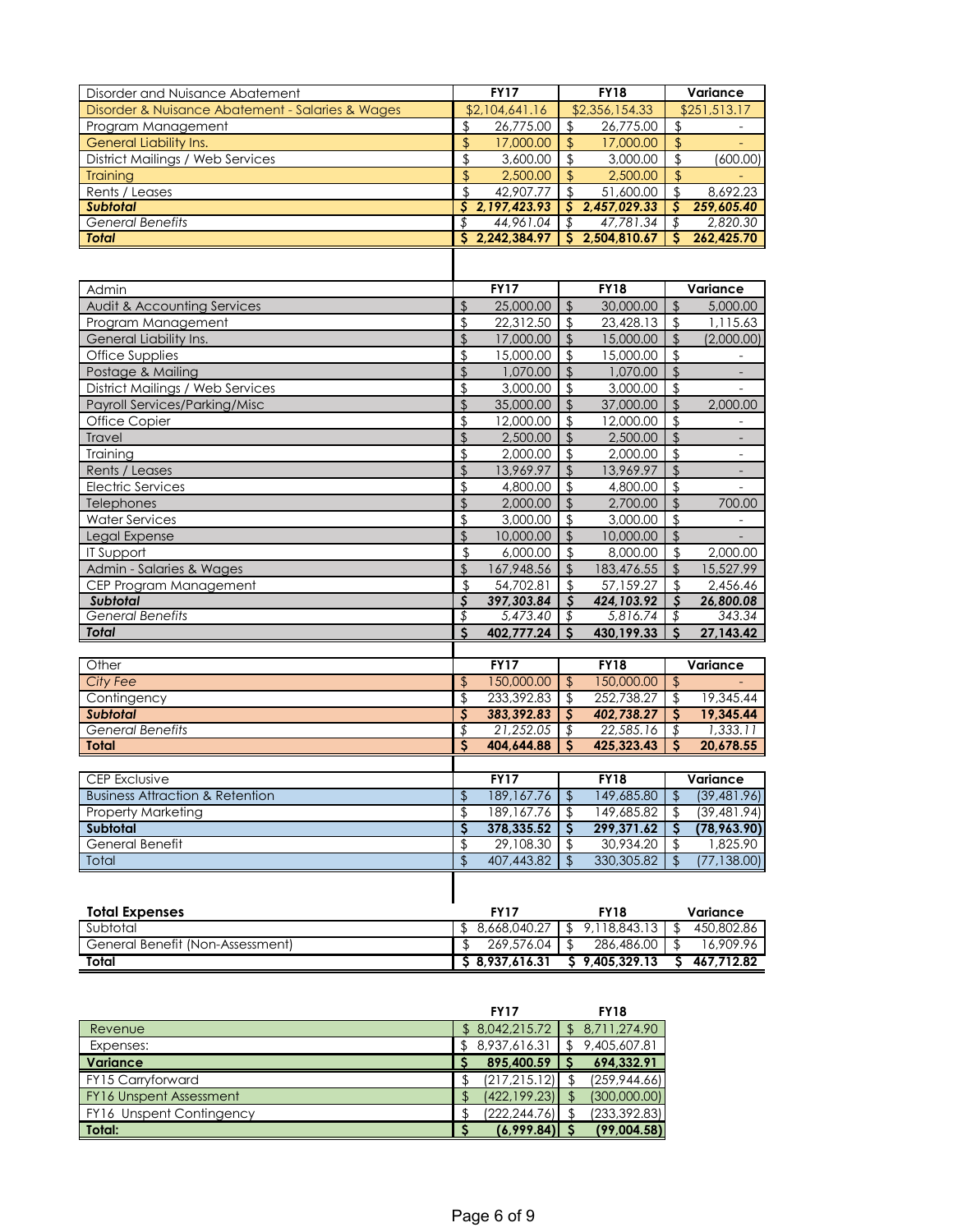

#### **Downtown San Diego Clean & Safe Draft FY18 Budget FY17 Actuals & Projections vs. FY18 DRAFT Budget**

| Income                                             |               | FY17 Actuals +<br>Projected | FY18 Budget   |              |                | Variance   |
|----------------------------------------------------|---------------|-----------------------------|---------------|--------------|----------------|------------|
| Assesments                                         | \$            | 7,770,070.32                | $\sqrt{2}$    | 8,424,608.90 | \$             | 654,538.58 |
| Interest                                           | \$            | 247.84                      | $\sqrt{2}$    | 180.00       | \$             | (67.84)    |
| General Benefit: Water Feature Reimbursement (50%) | \$            | 22,741.32                   | $\sqrt{2}$    | 18,000.00    | \$             | (4,741.32) |
| General Benefit: Median Maintenance Reimbursement  | \$            | 18,000.00                   | $\sqrt{2}$    | 18,000.00    | \$             |            |
| General Benefit: Other                             | $\sqrt{2}$    | 228,834.72                  | $\mathbf{s}$  | 250,486.00   | $\mathfrak{D}$ | 21,651.28  |
| Total:                                             | Ś             | 8,039,894.20                | S             | 8,711,274.90 | S              | 671,380.70 |
| Maintenance                                        |               | FY17 Actuals +<br>Projected |               | FY18 Budget  |                | Variance   |
| Maintenance Salaries & Wages                       | \$            | 2,470,927.53                | $\sqrt[6]{2}$ | 2,646,092.17 | \$             | 175,164.64 |
| Program Management                                 | \$            | 26,775.00                   | $\sqrt[6]{2}$ | 28,113.75    | \$             | 1,338.75   |
| Vehicle Insurance                                  | \$            | 15,194.68                   | $\sqrt{2}$    | 16,000.00    | \$             | 805.32     |
| General Liability Ins.                             | \$            | 99,952.62                   | $\sqrt{2}$    | 112,000.00   | \$             | 12,047.38  |
| Cleaning & Janitorial Supplies                     | $\frac{1}{2}$ | 122,978.54                  | $\sqrt{2}$    | 139,000.00   | \$             | 16,021.46  |
| Landscaping Supplies                               | \$            | 19.665.25                   | $\sqrt{2}$    | 31,200.00    | \$             | 11,534.75  |
| <b>District Mailings / Web Services</b>            | \$            | 2,869.62                    | $\sqrt{2}$    | 3,000.00     | \$             | 130.38     |
| Vehicle Repair & Maintenance                       | \$            | 61,638.55                   | \$            | 70,000.00    | \$             | 8,361.45   |
| <b>Vehicle Fuel</b>                                | \$            | 56,155.27                   | $\frac{1}{2}$ | 65,000.00    | \$             | 8,844.73   |
| Waste Removal                                      | \$            | 76,145.34                   | \$            | 85,000.00    | \$             | 8,854.66   |
| Uniforms                                           | \$            | 7,241.50                    | $\frac{1}{2}$ | 6,000.00     | \$             | (1,241.50) |
| Training                                           | \$            | 4,809.33                    | \$            | 4,000.00     | \$             | (809.33)   |
| Rents / Leases                                     | \$            | 30,065.71                   | $\sqrt{2}$    | 36,000.00    | \$             | 5,934.29   |
| Equipment Leasing / Purchasing                     | \$            | 75,932.32                   | $\sqrt{2}$    | 80,000.00    | \$             | 4,067.68   |
| <b>Electric Services</b>                           | \$            | 38,858.78                   | $\frac{1}{2}$ | 40,000.00    | \$             | 1,141.22   |
| <b>Water Services</b>                              | \$            | 31,087.31                   | $\sqrt{2}$    | 35,000.00    | \$             | 3,912.69   |
| <b>Workorder Device Services</b>                   | \$            | 24,906.72                   | $\sqrt{2}$    | 23,000.00    | \$             | (1,906.72) |
| Work Order System                                  | \$            | 19,166.67                   | \$            | 20,000.00    | \$             | 833.33     |
| Powerwashing                                       | $\sqrt{2}$    | 788,426.28                  | $\sqrt{2}$    | 818,130.12   | $\overline{3}$ | 29,703.84  |
| Streetscape                                        | \$            | 80,992.96                   | \$            | 122,473.12   | \$             | 41,480.16  |
| <b>Tree Trimming MTS</b>                           | \$            | 14,000.00                   | $\sqrt{2}$    | 17,000.00    | \$             | 3,000,00   |
| Tree Trimming Neighborhood                         | \$            | 105,691.24                  | \$            | 105,934.50   | \$             | 243.26     |
| <b>Tree Trimming Palm Trees</b>                    | $\sqrt{2}$    | 20,000.00                   | $\sqrt{2}$    | 20,000.00    | \$             |            |
| <b>Water Feature</b>                               | \$            | 29,330.00                   | $\sqrt{2}$    | 33,000.00    | \$             | 3,670.00   |
| Wayfinding Signage Maintenance                     | \$            | 3.208.22                    | $\sqrt{2}$    | 10,000.00    | $\overline{3}$ | 6,791.78   |
| Subtotal                                           | \$            | 4,226,019.45                | $\sqrt{2}$    | 4,565,943.66 | \$             | 339,924.21 |
| <b>General Benefits</b>                            | \$            | 138,863.31                  | $\sqrt{2}$    | 147,573.92   | $\mathfrak{D}$ | 8,710.61   |
| Maintenance Total:                                 | S             | 4,364,882.76                | S.            | 4,713,517.58 | S              | 348,634.82 |

| <b>Beautification/Installation</b>       |    | $FY17$ Actuals +<br>Projected |                | FY18 Budget  |    | Variance    |  |
|------------------------------------------|----|-------------------------------|----------------|--------------|----|-------------|--|
| Beautification/Placemaking               | \$ | 215.022.73                    | $\mathfrak{D}$ | 339,230.20   | \$ | 124.207.47  |  |
| Program Management                       | \$ | 13,387.53                     | S              | 13,387.50    | \$ | (0.02)      |  |
| General Liability Ins.                   | \$ | 14.278.95                     | S              | 17,000.00    | \$ | 2,721.05    |  |
| District Mailings / Web Services         | \$ | 1.437.83                      | \$             | 1,500.00     | \$ | 62.17       |  |
| Training                                 | \$ | 1.803.50                      | \$             | 1,500.00     | \$ | (303.50)    |  |
| Rents / Leases                           | \$ | 13,441.73                     | £.             | 15,600.00    | \$ | 2,158.27    |  |
| Installations/Beautification S&W         | \$ | 185,649.23                    | \$             | 241,438.64   | \$ | 55,789.41   |  |
| Midblock Lighting                        | \$ | 219.999.98                    | \$             | 220,000,00   | \$ | 0.02        |  |
| <b>Tree Light Maintenance</b>            | \$ | 133,057.66                    | \$             | 120,000.00   | \$ | (13,057.66) |  |
| Subtotal                                 | \$ | 798.079.14                    | \$             | 969.656.34   | \$ | 171,577.20  |  |
| <b>General Benefits</b>                  |    | 29.917.94                     | S              | 31,794.64    | \$ | 1,876.70    |  |
| <b>Beautification/Installation Total</b> | s  | 827.997.08                    |                | 1,001,450.98 | S  | 173.453.90  |  |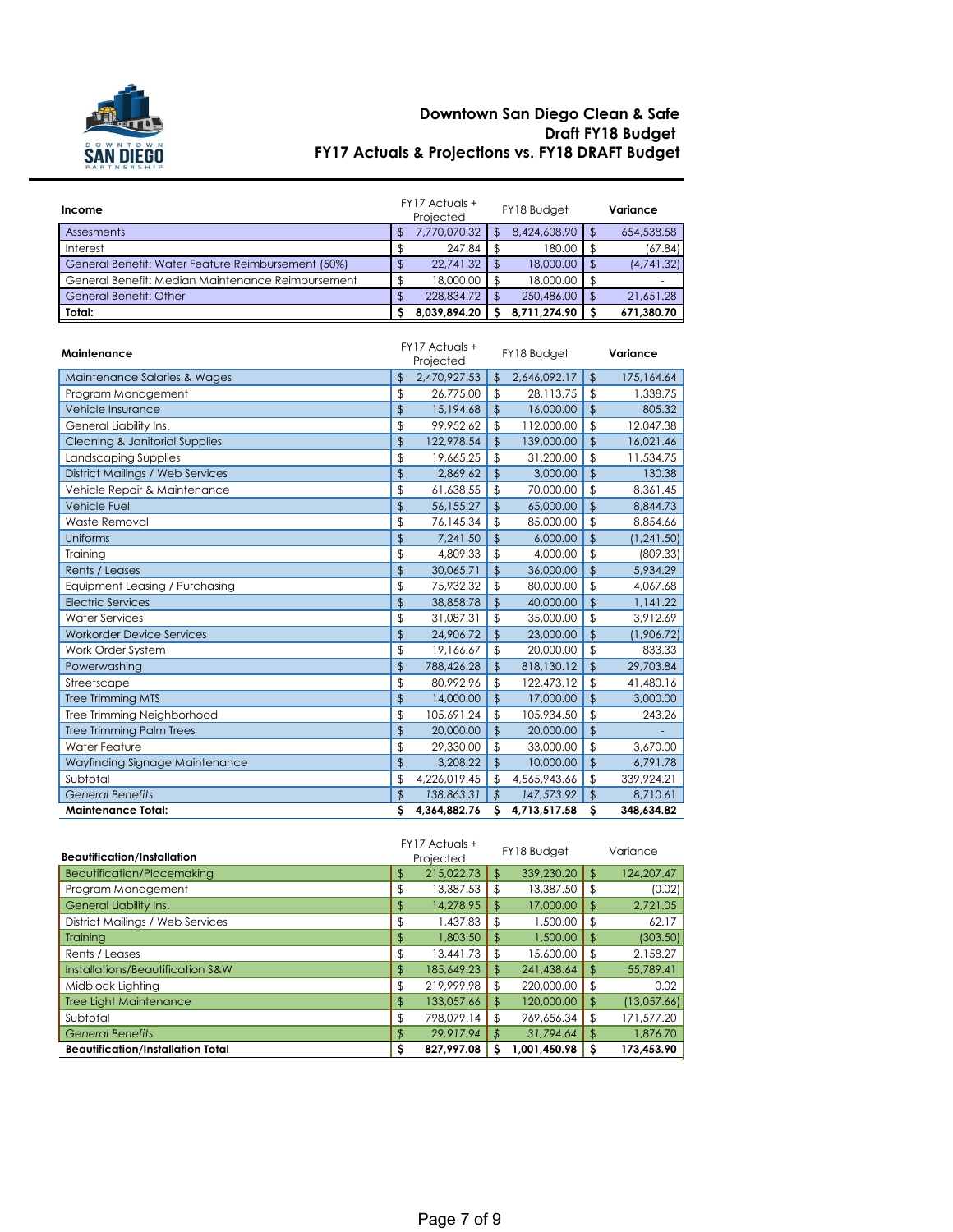|                                     |           | FY17 Actuals + |      | FY18 Budget  |               | Variance   |  |
|-------------------------------------|-----------|----------------|------|--------------|---------------|------------|--|
| Disorder/Nuisance                   | Projected |                |      |              |               |            |  |
| Disorder & Nuisance Abatement - S&W | \$        | 2,057,408.03   |      | 2,356,154.33 | $\sqrt{2}$    | 298,746.30 |  |
| Program Management                  | J         | 26,775.00      |      | 26,775.00    |               |            |  |
| <b>General Liability Ins.</b>       | \$        | 14,278.95      |      | 17,000.00    | $\frac{1}{3}$ | 2,721.05   |  |
| District Mailings / Web Services    | .D        | 2,872.59       | - 55 | 3,000.00     | \$            | 127.41     |  |
| <b>Training</b>                     | \$        | 3,005.83       |      | 2,500.00     | \$            | (505.83)   |  |
| Rents / Leases                      |           | 43,811.32      |      | 51,600.00    | S             | 7,788.68   |  |
| Subtotal                            | \$        | 2,148,151.72   |      | 2,457,029.33 | \$            | 308,877.61 |  |
| <b>General Benefits</b>             |           | 44,961.04      |      | 47,781.34    |               | 2.820.30   |  |
| Disorder/Nuisance Total             | S         | 2.193.112.76   |      | 2,504,810.67 |               | 311.697.91 |  |

| Admin                                  | $FY17$ Actuals $+$<br>Projected |                | FY18 Budget |               | Variance  |
|----------------------------------------|---------------------------------|----------------|-------------|---------------|-----------|
| <b>Audit &amp; Accounting Services</b> | \$<br>20,600.00                 | $\sqrt[6]{2}$  | 30,000.00   | $\sqrt[6]{2}$ | 9,400.00  |
| Program Management                     | \$<br>22,312.48                 | \$             | 23,428.13   | \$            | 1,115.65  |
| General Liability Ins.                 | \$<br>14,278.93                 | \$             | 15,000.00   | \$            | 721.07    |
| Office Supplies                        | \$<br>14,195.75                 | \$             | 15,000.00   | \$            | 804.25    |
| Postage & Mailing                      | \$<br>781.89                    | $\mathfrak{L}$ | 1,070.00    | \$            | 288.11    |
| District Mailings / Web Services       | \$<br>2,390.34                  | \$             | 3,000.00    | \$            | 609.66    |
| Payroll Services/Parking/Misc          | \$<br>35,529.47                 | \$             | 37,000.00   | \$            | 1,470.53  |
| <b>Office Copier</b>                   | \$<br>11,296.57                 | \$             | 12,000.00   | \$            | 703.43    |
| <b>Travel</b>                          | \$<br>500.00                    | \$             | 2,500.00    | \$            | 2,000.00  |
| Training                               | \$<br>2,404.67                  | \$             | 2,000.00    | \$            | (404.67)  |
| Rents / Leases                         | \$<br>14,475.73                 | \$             | 13,969.97   | $\sqrt[6]{2}$ | (505.76)  |
| <b>Electric Services</b>               | \$<br>4,395.42                  | \$             | 4,800.00    | \$            | 404.58    |
| Telephones                             | \$<br>2,248.32                  | \$             | 2,700.00    | \$            | 451.68    |
| <b>Water Services</b>                  | \$<br>2,782.33                  | \$             | 3,000.00    | \$            | 217.67    |
| Legal Expense                          | \$<br>5,833.33                  | \$             | 10,000.00   | \$            | 4,166.67  |
| <b>IT Support</b>                      | \$<br>6,931.25                  | \$             | 8,000.00    | \$            | 1,068.75  |
| Admin - Salaries & Wages               | \$<br>153,932.01                | \$             | 183,476.55  | \$            | 29,544.54 |
| CEP Program Management                 | \$<br>54,702.87                 | \$             | 57,159.27   | \$            | 2,456.40  |
| Subtotal                               | \$<br>369,591.36                | \$             | 424,103.92  | \$            | 54,512.56 |
| <b>General Benefits</b>                | \$<br>5,473.40                  | \$             | 5,816.74    | \$            | 343.34    |
| <b>Admin Total</b>                     | \$<br>375,064.76                | \$             | 429,920.66  | S             | 54,855.90 |

| Other              | FY17 Actuals +<br>Projected | FY18 Budget | Variance         |
|--------------------|-----------------------------|-------------|------------------|
| <b>City Fee</b>    | 150,000,00                  | 150,000,00  | -                |
| Contingency        | 136,145.82                  | 252,738.27  | 116,592.45       |
| Subtotal           | 286,145.82                  | 402,738.27  | \$<br>116,592.45 |
| lGeneral Benefits  | 21,252.05                   | 22,585.16   | 1,333.11         |
| <b>Other Total</b> | 307.397.87                  | 425.323.43  | 117,925.56       |

| <b>CEP Exclusive</b>            | FY17 Actuals +<br>Projected | FY18 Budget | Variance     |
|---------------------------------|-----------------------------|-------------|--------------|
| Business Attraction & Retention | 170.713.77                  | 149,685.80  | (21,027.97)  |
| Property Marketing              | 170.710.25                  | 149,685.82  | (21,024,43)  |
| Subtotal                        | 341,424.02                  | 299,371.62  | (42,052,40)  |
| <b>General Benefit</b>          | 29,108.30                   | 30,934.20   | 1.825.90     |
| <b>CEP Exclusive Total</b>      | 370.532.32                  | 330,305.82  | (40, 226.50) |

|                   | FY17 Actuals +<br>Projected |    | FY18 Budget    | Variance   |
|-------------------|-----------------------------|----|----------------|------------|
|                   | Subtotal: \$ 8.169.411.51   |    | \$9.118.843.13 | 949,431.62 |
| General Benefit S | 269.576.04                  |    | 286.486.00     | 16.909.96  |
|                   | Total: \$ 8.438.987.55      | S. | 9.405.329.13   | 966,341.58 |
|                   |                             |    |                |            |

|                                           |     | Total         |
|-------------------------------------------|-----|---------------|
| FY17 Revenue                              |     | 8,711,274.90  |
| FY17 Expenses:                            | \$. | 9,405,329.13  |
| <b>Variance</b>                           |     | 694.054.23    |
| FY16 Carryforward                         |     | (259, 944.66) |
| <b>FY17 Projected Unspent Assessments</b> |     | (300,000.00)  |
| <b>FY17 Unspent Contingency</b>           |     | (233, 392.83) |
| Variance                                  |     | (99, 283.26)  |